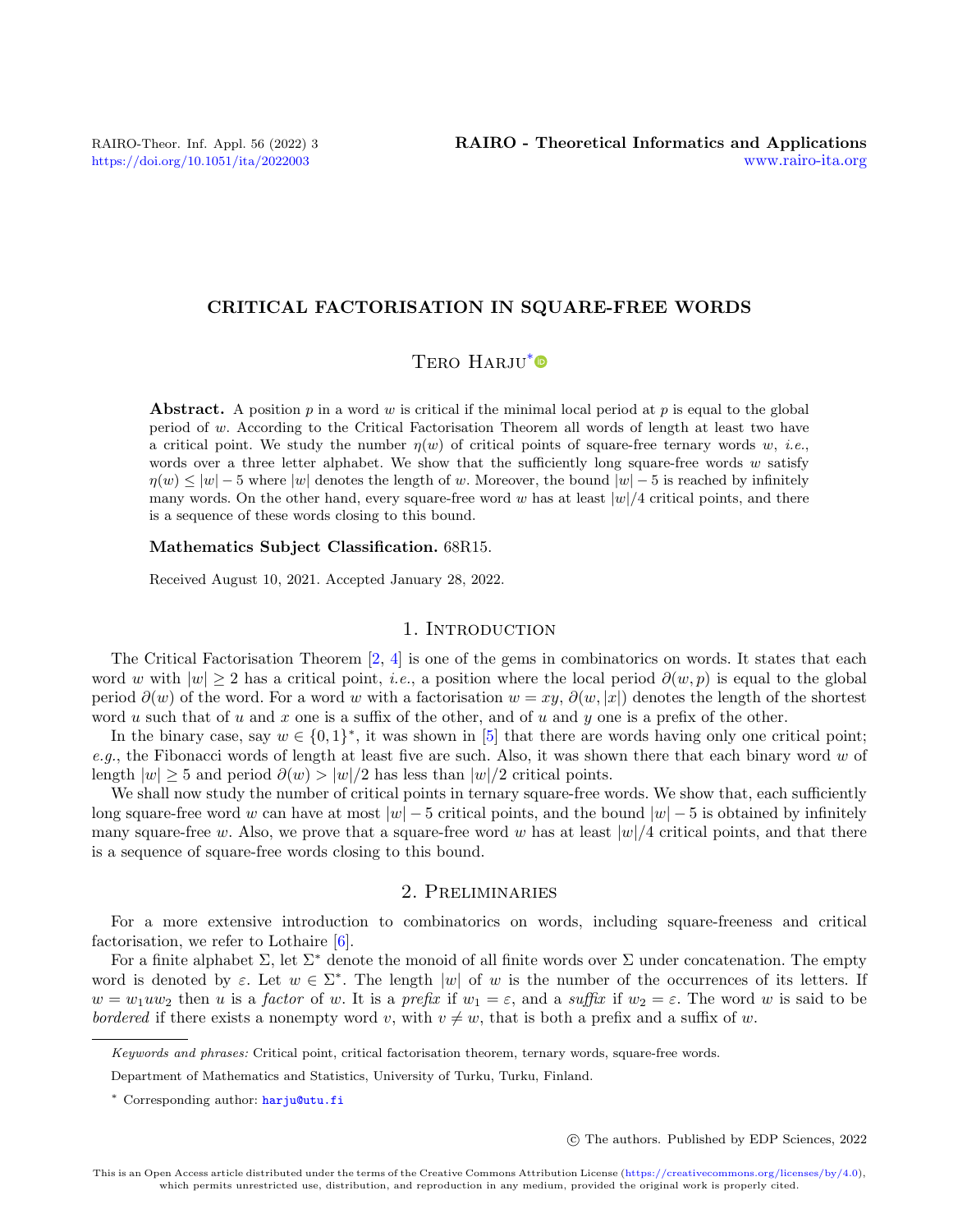<span id="page-1-0"></span>

FIGURE 1. A repetition word u of  $w = xy$  having left overflow at position  $p = |x|$ .

A word  $w \in \Sigma^*$  is square-free if it has no factors of the form vv for nonempty words v. Axel Thue [\[8\]](#page-7-4) showed in 1912 that there are square-free words over a ternary alphabet  $\Sigma_3 = \{0, 1, 2\}$ . One such word is obtained by iterating the following morphism  $\tau \colon \Sigma_3^* \to \Sigma_3^*$  on the initial letter 0:

$$
\tau(0) = 012, \quad \tau(1) = 02, \quad \tau(2) = 1.
$$

The iteration ultimately gives an infinite square-free word

$$
m = 012021012102012\cdots
$$

By the form of the morphism  $\tau$ , the word **m** does not contain the short words 010, 212 and 01201 as its factors. The infinite word **m** is sometimes called a *variation of Thue-Morse word*; see [\[1\]](#page-7-5).

**Lemma 2.1.** Let x be a nonempty factor of a square-free word w. Then "x does not overlap with itself in  $w$ ", meaning that if  $w = ux_1x_2x_3v$  where  $x = x_1x_2 = x_2x_3$  and  $x_2 \neq \varepsilon$  then  $x_1 = \varepsilon = x_3$ .

*Proof.* Overlapping means, see e.g. [\[6\]](#page-7-3), that  $x_1$  and  $x_3$  are conjugates:  $x_1 = rs$ ,  $x_3 = sr$  and  $x_2 = (rs)^k r$  for some r, s and  $k \geq 0$ . But  $x_1x_2x_3 = (rs)^{k+2}r$  does contain a square even if  $k = 0$ .

## 3. Critical factorisations

We follow the main notations of  $[5]$ .

An integer p, with  $1 \le p \le |w|$ , is a period of w if for the prefix u of w of length p, w is a prefix of  $u<sup>n</sup>$  for some n. The minimal period of w is denoted by  $\partial(w)$ . We have that w is unbordered if and only if  $\partial(w) = |w|$ . An integer p with  $1 \leq p \leq |w|$  is called a position or a point in w. It denotes the place after the prefix x of length p:  $w = x \cdot y$ ,  $|x| = p$ . Thus there are  $|w| - 1$  positions in w. A nonempty word u is a repetition word of w

at p if there are words x' and y' (possibly empty) such that  $u = x'x$  or  $x = x'u$ , and  $u = yy'$  or  $y = uy'$ . If here  $|u| > |x|$  (resp.  $|u| > |y|$ ) then u is said to have left overflow (resp., right overflow) at p; see Figure [1.](#page-1-0)

The length of a repetition word of w at p is called a *local period* at p. The minimal local period of w at p is denoted by

 $\partial(w, p) = \min\{q \mid q \text{ a local period of } w \text{ at } p\}.$ 

Clearly, the (global) period  $\partial(w)$  is a local period at every point, and hence  $\partial(w, p) \leq \partial(w)$  for all p. A position p of w is said to be *critical* if  $\partial(w, p) = \partial(w)$ .

The following result follows from the minimality assumption on  $\partial(w, p)$ .

**Lemma 3.1.** A repetition word u of w at p of length  $\partial(w, p)$  is unique and it is unbordered.

For a word  $w$ , we let

 $\eta(w)$  = the number of critical points of w.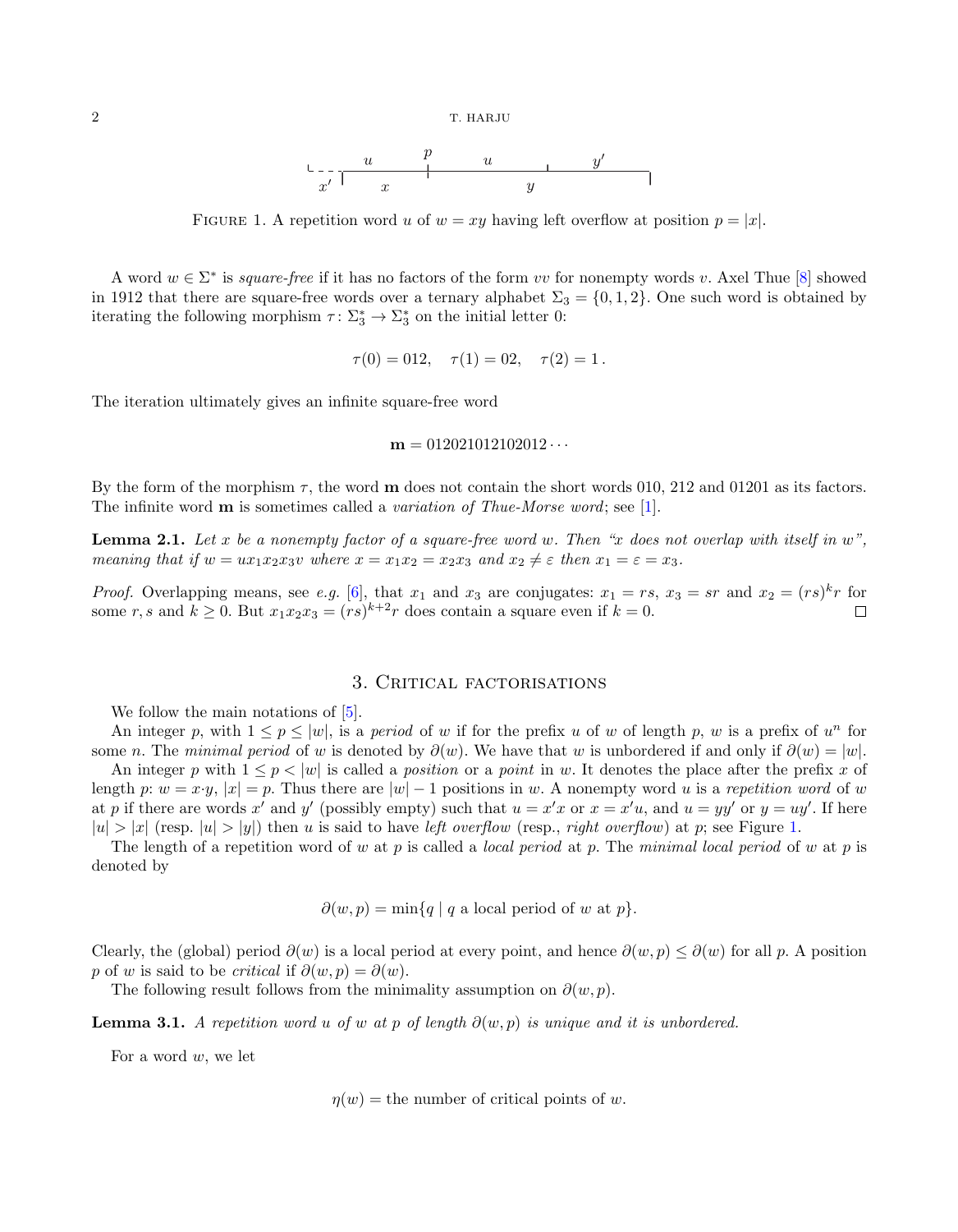$$
\downarrow \qquad \qquad x' \qquad \qquad x = zy' \qquad \qquad y = x'z \qquad \qquad y' \qquad \downarrow
$$

<span id="page-2-0"></span>FIGURE 2. Left and right overflows imply criticality.

The number

$$
\frac{\eta(w)}{|w|-1}
$$

is called the density of the critical points in w.

Example 3.2. Let  $w = 0120201202021021021$  be an unbordered word of length 19, *i.e.*,  $\partial(w) = |w|$ . It is not square-free. The minimal local periods of  $w$  are in order of the 18 positions

$$
3, 5, 5, 2, 5, 5, 19, 19, 2, 2, 19, 19, 3, 3, 3, 3, 3, 3.
$$

In this example,  $\eta(w) = 4$ , and the density of critical points is  $4/18 = 0.222...$ 

The Critical Factorisation Theorem is due to Césari and Vincent  $[2]$ . The present form of the theorem was developed by Duval  $[4]$ ; for the proofs, see also  $[3]$ ,  $[5]$  and Chapter 8 in [\[7\]](#page-7-7).

**Theorem 3.3** (Critical Factorisation Theorem). Every word w of length  $|w| > 2$  has a critical point. Moreover, there is a critical point p satisfying  $p \leq \partial(w)$ .

<span id="page-2-2"></span>**Lemma 3.4.** Let u be a repetition word of w at p with  $|w| \geq 2$  of length  $\partial(w, p)$ . If u has both left and right overflows at p then p is a critical point.

*Proof.* Let  $w = xy$  where  $u = x'x = yy'$  for nonempty words  $x', y'$ ; see Figure [2.](#page-2-0) By symmetry, we may assume that  $|x'| \le |y|$  (otherwise  $|y'| \le |x|$ ). Therefore  $y = x'z$  and  $x = zy'$  for some z. Now,  $w = xy = zy'x'z$ , and hence  $|zy'x'|$  is a period of w, i.e.,  $\partial(w) \leq |zy'x'|$ . But  $|zy'x'| = |x'zy'| = |u|$  which shows that  $\partial(w, p) = |u| = \partial(w)$ implying that  $p$  is a critical point.  $\Box$ 

## 4. Maximum number of critical points

We notice first that if w is a square-free word with  $|w| \geq 2$ , then  $\partial(w, p) \geq 2$  for all positions p, since  $\partial(w, p) = 1$  would imply a factor of the form aa in w.

The next lemma follows from the observation that if a point  $p$  of w has neither left nor right overflow, the minimal repetition word  $u$  at  $p$  supplies a square  $uu$  in  $w$ .

<span id="page-2-1"></span>**Lemma 4.1.** A word w with  $|w| \geq 2$  is square-free if and only if each repetition word at each position p has left or right overflow, or both.

Example 4.2. The square-free word  $w = 01020120210201021$  of length 17 is unbordered, *i.e.*,  $\partial(w) = 17$ . It has 9 critical points at the consecutive positions  $p = 5, 6, \ldots, 13$ . This gives the density number  $9/16 \approx 0.56$ . For instance, the position  $p = 4$  has the minimal repetition word  $u = 012021020102$ , since u is the shortest factor after the prefix 0102 that ends with 0102. Thus  $\partial(w, 4) = 12$ .

For a word  $w$ , let

$$
M(w) = \left\lfloor \frac{|w|+1}{2} \right\rfloor
$$

denote the *midpoint* of w. For odd length  $|w|$ , it is just a choice of the two points nearest to the centre of w.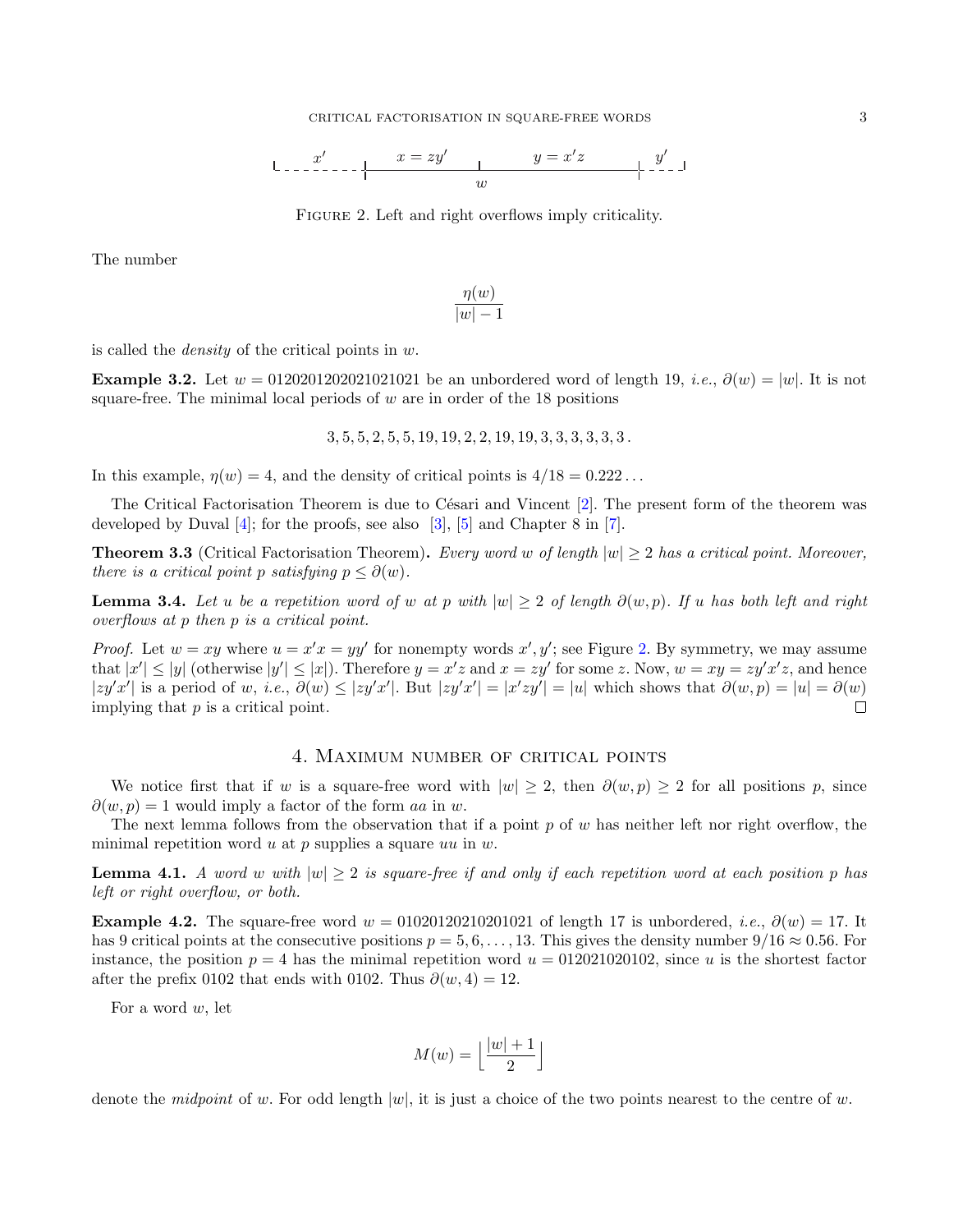#### 4 T. HARJU

<span id="page-3-0"></span>**Lemma 4.3.** For a square-free word  $w \in \Sigma_3^*$ , the position  $M(w)$  is critical.

*Proof.* For even  $|w|$ , the claim is clear from Lemma [4.1.](#page-2-1)

Suppose then that  $|w| = 2k + 1$ , and let u be the minimal local repetition word of w at  $M(w) = k + 1$ . Suppose u has right but not left overflow. Then  $|u| = k + 1$ , and hence  $w = vav$  where  $u = va$  for a prefix v and an overflow letter a. But then  $\partial(w, k+1) = |u| = \partial(w)$ , and the claim follows.  $\Box$ 

<span id="page-3-2"></span>**Theorem 4.4.** The minimal local periods form a unimodular sequence for square-free ternary words  $w \in \sum_{3}^{\infty}$ with  $|w| \geq 2$ , *i.e.*,

$$
\partial(w, p-1) \leq \partial(w, p) \text{ for } 2 \leq p \leq M(w),
$$
  

$$
\partial(w, p) \leq \partial(w, p-1) \text{ for } p-1 \geq M(w).
$$

In particular, the critical points p of w form an interval  $q_0 \leq p \leq q_1$  for some  $q_1 \leq M(w)$  and  $q_2 \geq M(w)$ .

*Proof.* Let  $2 \le p \le M(w)$ . The cases for  $p \ge M(w)$  follow by considering the reverse of the word w which is also square-free. Let the minimal repetition word of w at p be u, i.e.,  $|u| = \partial(w, p)$ . Since w is square-free and  $|u| \geq 2$ , u has left overflow. If it also has right overflow then p is critical by Lemma [3.4.](#page-2-2) Let a be the letter such that  $u = va$ . Then |av| is a local period at  $p - 1$  since the position  $p - 1$  has a repetition word av. (It need not be minimal.) Hence  $\partial(w, p-1) \leq \partial(w, p)$ .

For the second claim, by Lemma [4.3,](#page-3-0) w has a critical point p with  $p \leq M(n)$  and a critical point  $q \geq M(w)$ . This proves the claim.  $\Box$ 

**Example 4.5.** Consider the prefix  $w = \tau^5(0)$  of the square-free word **m**, *i.e.*,

#### $w = 012021012102012021020121.$

It is unbordered with  $|w|=24$ . The sequence of the 23 minimal local periods is

$$
3, 6, 6, 12, 12, 12, 12, 24, \ldots, 24, 14, 14, 6, 2.
$$

Thus  $\eta(w) = 12$ , *i.e.*, just over one half of the positions are critical.

<span id="page-3-1"></span>**Theorem 4.6.** For each square-free ternary word w of length  $|w| \ge 26$ , we have  $\eta(w) \le |w| - 5$ .

*Proof.* Let  $w \in \Sigma_3^*$  be a square-free ternary word of length  $n \geq 26$ . We show that w has at least four non-critical points among the  $n-1$  positions. The points 1 and  $n-1$  are always non-critical, since every letter of  $\Sigma_3$  occurs in every factor of length four. Let us then assume that  $w$  has exactly three non-critical points. Therefore at least one of the positions 2 or  $n-2$  is critical. Without restriction, we can say that  $p=2$  is critical.

Without restriction we may assume that  $01$  is a prefix of w. It can be checked that there are no such squarefree words of length 15 where 01 occurs only as a prefix. After inspection, we find that the only such word of length 14 is  $v = 01210212021020$ .

Thus since  $|w| > 15$ , we have  $w = 01x01y$  for some words x and y such that 01 does not occur in x. Now, the word x01 is a repetition of w at position 2 and hence, by the criticality of  $p = 2$ , we have  $|x01| = \partial(w)$ . Because w is square-free, y must be a proper prefix of x. The word x does not have any occurrences of 01 and it cannot end in the letter 0. Thus  $|01x| \le 13$ . But now  $n \le 25$ ; a contradiction.  $\Box$ 

Example 4.7. In contrast to Theorem [4.6,](#page-3-1) the word  $w = 01210212021020121021202$  of length 23 with  $\partial(w) = 13$ has only three non-critical points,  $p = 1, 2, 22$ .

The upper bound on the critical points is optimal:

**Theorem 4.8.** There are arbitrarily long square-free words  $w \in \Sigma_3^*$  with  $\eta(w) = |w| - 5$ .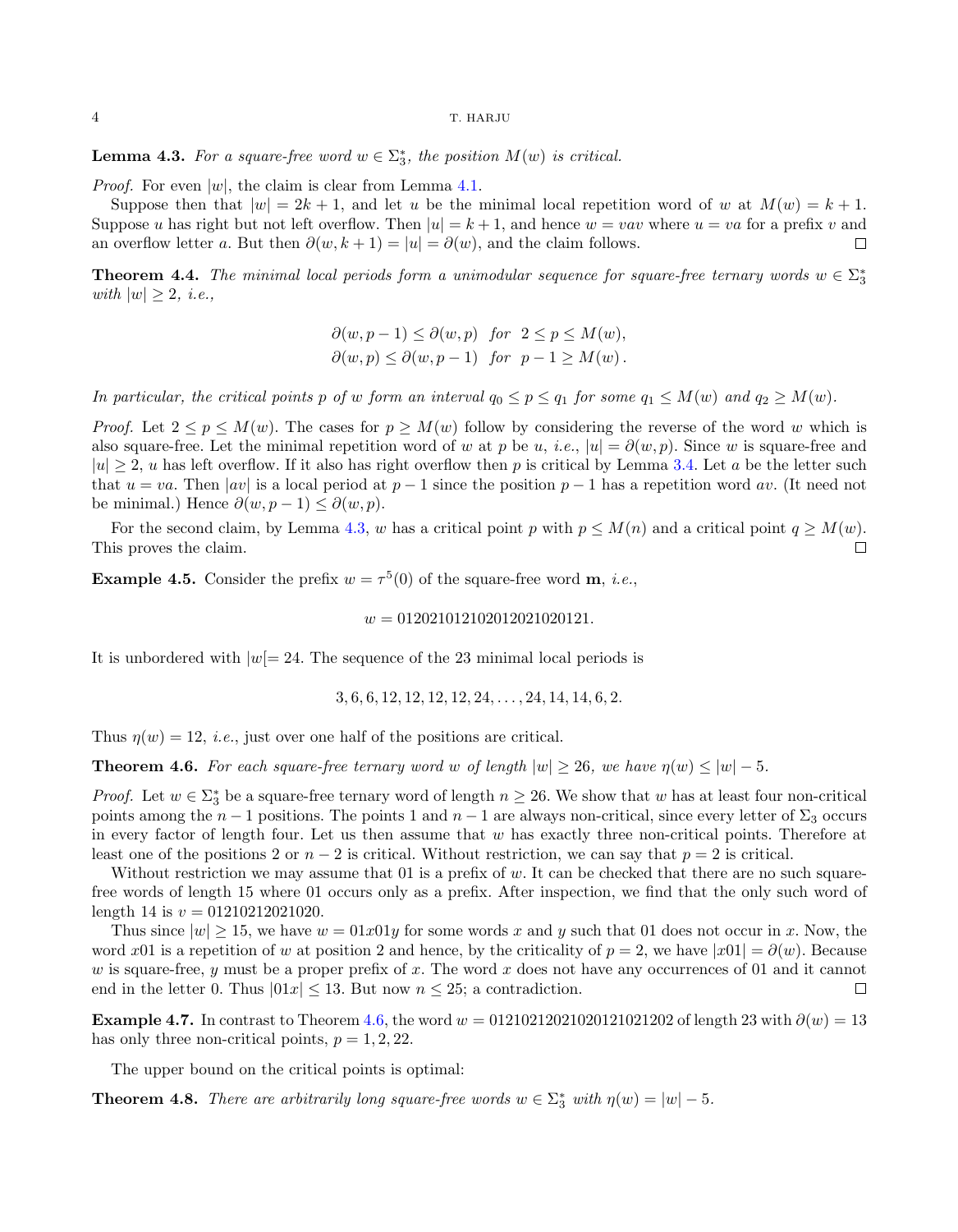Table 1. Local periods of non-critical points.

<span id="page-4-0"></span>

| $\boldsymbol{p}$ |   | $\partial(w,p)$ Rep. word |
|------------------|---|---------------------------|
|                  | 2 | 10                        |
| 2                |   | 0201                      |
| $ w -2$          | 4 | 1202                      |
| $ w -1$          | 2 | 21                        |



<span id="page-4-1"></span>FIGURE 3. The repetition words u and v for non-critical points p and q.

*Proof.* We rely on the infinite square-free word **m** that is a fixed point of the morphism  $\tau$ . Consider the factors of **m** of the form  $\beta = 10201\alpha12021$ . For our purpose, it suffices to choose the words  $\beta$  that start after the position 9 of m, *i.e.*, just after the prefix 012021012. There are infinitely many words  $\beta$  since the suffix 12021 is a factor of  $\tau^2(0)$ .

For fixed middle word  $\alpha$ , consider  $w = 0.02 = 0.0201 \alpha 120212$  that begins and ends in the 'forbidden' words 010 and 212 that do not occur in **m**. It is, clearly, square-free and unbordered. Each point p with  $2 < p < |w| - 2$ is critical, since the minimal repetition word at  $p$  must have both left and right overflow in order to leap over a factor 010 or 212; see Lemma [3.4.](#page-2-2) Table [1](#page-4-0) lists the local periods and the minimal repetition words for the remaining four (non-critical) points.  $\Box$ 

#### 5. Minimum number of critical points

We now turn to the minimality problem of critical points in square-free words.

**Theorem 5.1.** For each square-free word  $w \in \Sigma_3^*$  with  $|w| \geq 2$ , we have  $\eta(w) \geq |w|/4$ .

*Proof.* Let  $w \in \Sigma_3^*$  be a square-free word of length  $|w| = n$ . We remind that, by Lemma [4.3,](#page-3-0) the middle point  $M(w)$  is always critical in w. We show that the distance between two non-critical points on the opposite sides of the middle point is at least  $n/4$ . The claim then follows from Theorem [4.4.](#page-3-2)

Assume, contrary to the claim, that  $p$  and  $q$  are non-critical points such that

$$
p < n/2 < q \quad \text{and} \quad q - p < n/4. \tag{5.1}
$$

Let u and v be the minimal repetition words at p and q, respectively. Consequently, the word u has left overflow, and v has right overflow. Observe that  $p > n/4$  and  $q < 3n/4$ . From  $p > n/4$  it follows that  $|u| > n/4$ . Similarly  $|v| > n/4$  and  $q - |v| < n/2$ . Since  $q - p < n/4$ , we have  $p + |u| \ge q$ , *i.e.*, the second occurrence of u reaches over the position q. Similarly the first occurrence of v starts before the position p; see Figure [3,](#page-4-1) where  $|z| = q - p$ .

We now rely on the notations of the factors in Figure [3.](#page-4-1)

The words  $u_3$  and  $v_1$  are both prefixes of v and suffixes of u. If  $|v_1| > |u_3|$  then, as prefixes of v, we have  $v_1 = u_3x$  for some nonempty x. But then x is a border of u since  $u_3$  cannot overlap with itself at the end of the first occurrence of u; a contradiction. Similarly, if  $|u_3| > |v_1|$  then, as suffixes of u, we have  $u_3 = xv_1$  for some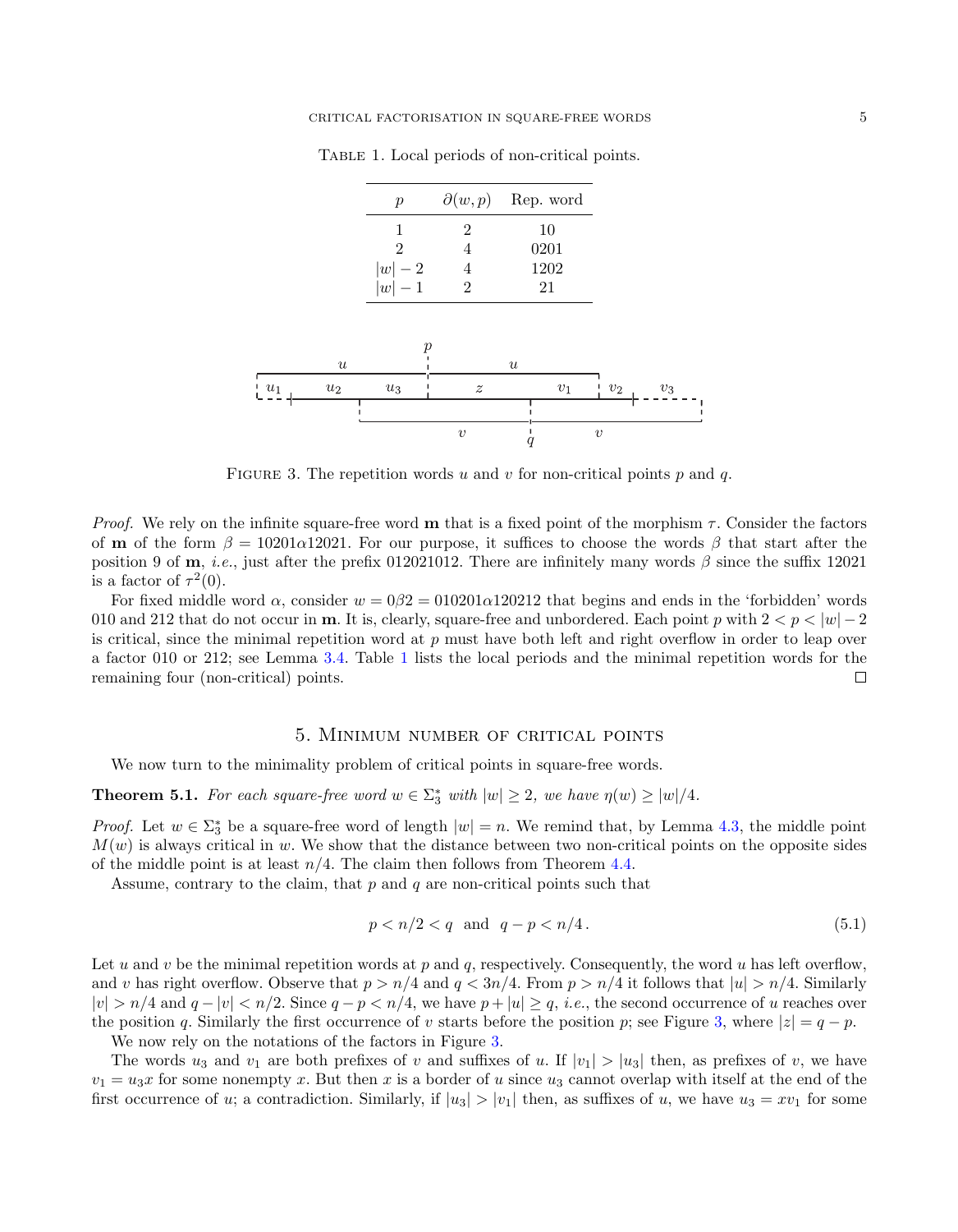### 6 T. HARJU

nonempty x yielding that x is is a border of v; a contradiction. Therefore  $v_1 = u_3$ . In this case  $z = u_1u_2 = v_2v_3$ , and

$$
w = u_2v_1zv_1v_2 = u_2v_1u_1u_2v_1v_2.
$$

Since  $u_1u_2 = v_2v_3$ , one of  $u_1$  or  $v_2$  is a prefix of the other. To avoid  $(u_2v_1u_1)^2$  in w, the word  $v_2$  must be a proper prefix of  $u_1$ . But now  $\partial(w) \le |u_2v_1u_1| = |u| = \partial(w, p)$  contradicting the assumption that p was not critical. This proves the claim.  $\Box$ 

For the existence part of the next theorem, we take a quick technical analysis of the prefixes of the word m. An induction argument gives  $|\tau^n(0)| = 3 \cdot 2^{n-1}$ ,  $|\tau^n(1)| = 2^n$  and  $|\tau^n(2)| = 2^{n-1}$ . For instance,

$$
|\tau^{n+1}(0)| = |\tau^n(012)| = 3 \cdot 2^{n-1} + 2^n + 2^{n-1} = 3 \cdot 2^n.
$$

Define the words  $\mathbf{m}_n$ , for  $n \geq 1$ , as follows

<span id="page-5-0"></span>
$$
\mathbf{m}_n = \tau^{2n-1}(0)\tau^{2n-3}(0)\cdots\tau^3(0)\tau(0). \tag{5.2}
$$

We show that  $\mathbf{m}_n$  is a prefix of **m** of length  $4^n$ . First  $\mathbf{m}_10 = 0120 = \tau(0)0$  is a prefix of **m**. Inductively, we have

$$
\tau^2(\mathbf{m}_n 0) = \tau^{2n+1}(0)\tau^{2n-1}(0)\cdots \tau^3(0)\tau^2(0) = \mathbf{m}_{n+1} 0.21.
$$

and hence also  $m_{n+1}$ 0 is a prefix of m.

For the length of  $\mathbf{m}_n$ , we obtain

$$
|\mathbf{m}_n| = \sum_{i=1}^n 3 \cdot 2^{2(n-i)} = 3 \sum_{i=1}^n 4^{n-i} = 4^n - 1.
$$

As a prefix of **m**, the word  $\mathbf{m}_n$  is square-free.

**Theorem 5.2.** For all real numbers  $\delta > 0$ , there exists a square-free ternary word  $w = w(\delta)$  the density of which satisfies

$$
0.25 < \frac{\eta(w)}{|w|} < 0.25 + \delta \, .
$$

*Proof.* For any square-free word  $x \in \Sigma_3^*$ , let

$$
w_x = 0x02x10x02x0.
$$
\n(5.3)

Suppose first that  $w_x$  is square-free, and thus that x does not overlap with itself in  $w_x$ . The suffix 2x0 of  $w_x$ does not occur elsewhere in  $w_x$ , and hence the point  $3|x| + 6$  is critical, since it must have both overflows. It is the rightmost critical point. Indeed,  $\partial(w_x, 3|x| + 7) = |x| + 2$ . For the point  $2|x| + 3$ , the minimal repetition word is  $10x02x$  of length  $2|x| + 4 < \partial(w)$  since  $\partial(w) > 3|x| + 7$ . By Lemma [4.3,](#page-3-0) the middle point is critical, and hence the position  $2|x| + 4$  is the leftmost critical point. It follows that  $w_x$  has  $(3|x| + 7) - (2|x| + 4) = |x| + 3$ critical points. Thus

$$
\frac{\eta(w)}{|w_x|} = \frac{|x|+3}{4|x|+8} = 0.25 + \frac{1}{|w_x|},
$$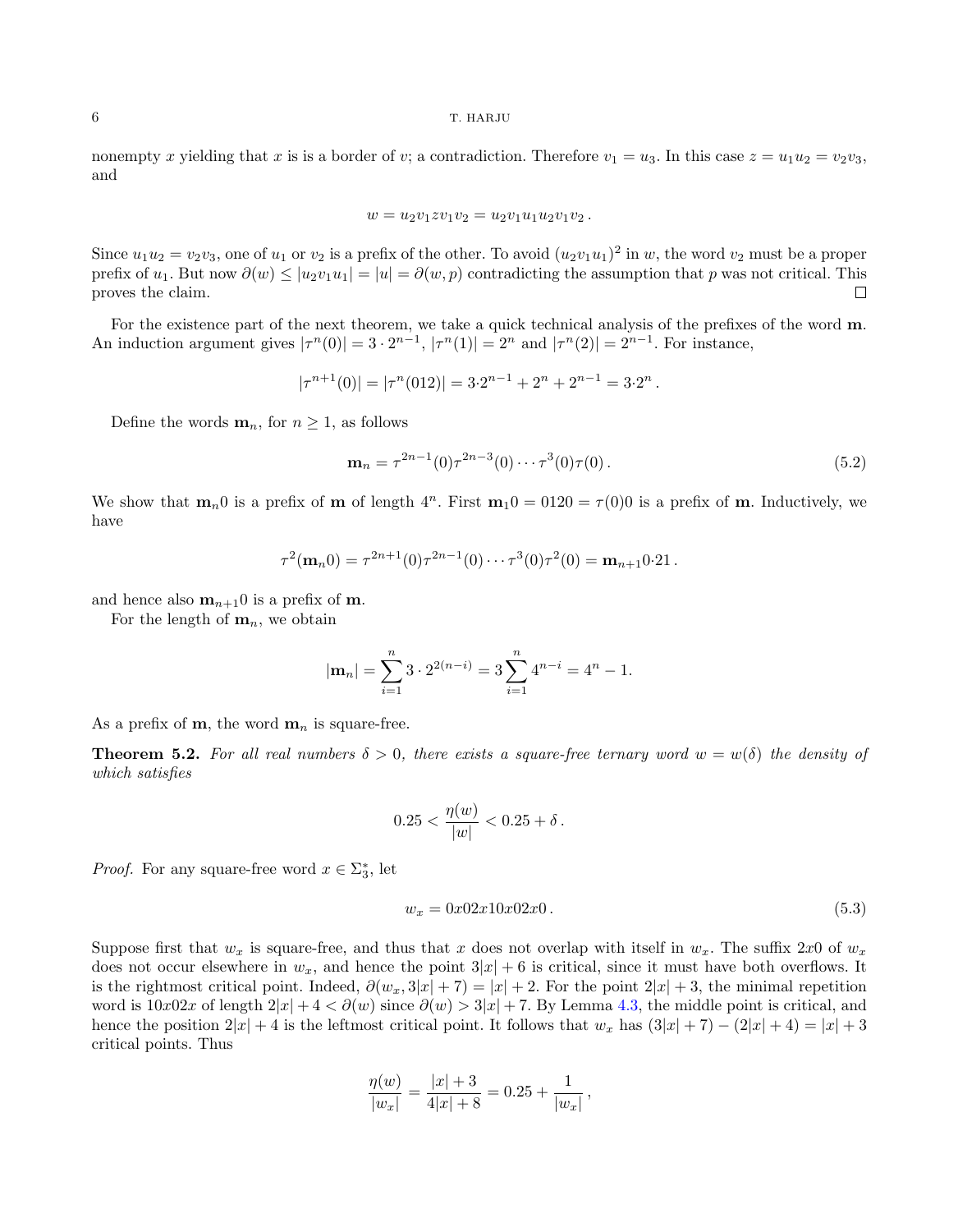which has the limit 0.25 as  $|x| \to \infty$ .

It remains to show that there are arbitrarily long square-free words x for which  $w_x$  is square-free. Again, we lean on the word **m**. We consider the words  $w_{x_n}$  where

$$
x_n=120102\,\mathbf{m}_n\,.
$$

We have

$$
w_{x_n} = 0.120102\mathbf{m}_n \cdot 02.120102\mathbf{m}_n \cdot 10.120102\mathbf{m}_n \cdot 02.120102\mathbf{m}_n \cdot 0
$$

Since 010 and 212 do not occur in  $m$ , both 010 and 212 would have to be aligned in any square uu of  $w_{x_n}$ , which is not possible by the 'markers' 02, 1 and 0 dividing the word. Also, since  $\mathbf{m}_n$  has a border  $\tau(0)$ , one easily checks that there are no short squares uu in  $w_x$  for  $|u| \leq 4$ . Hence a possible square must be inside one of the words (a)  $102m_n021$ , (b)  $102m_n101201$ , or (c)  $102m_n0$ . We consider these cases separately. Recall that  $m_1 = 012 = \tau(0)$ . Also, since **m** is a fixed point of the morphism  $\tau$ , whenever v is a factor of **m**, so is  $\tau(v)$ .

(a) Let  $\alpha_n = 102m_n021$ . The word  $\alpha_1 = 102012021$  occurs in **m** after position 9. We prove by induction that each  $\alpha_n$  is a factor of **m**, and thus they are square-free. Suppose, using [\(5.2\)](#page-5-0), that

$$
\alpha_i = 102\mathbf{m}_i 021 = 102\tau^{2i-1}(0)\cdots\tau(0)021
$$

is a factor of m. Then

$$
\tau(\alpha_i) = 0201 \cdot 21 \tau^{2i}(0) \cdots \tau^2(0)012 \cdot 021
$$

where the indicated factor will be denoted by  $z = 21\tau^{2i}(0) \cdots 012$ . By mapping with  $\tau$ , we obtain

$$
\tau(z) = 102\tau^{2i+1}(0)\cdots\tau^3(0)\tau(0)021 = 102\mathbf{m}_{i+1}021 = \alpha_{i+1}.
$$

Hence  $\alpha_n$  is a factor of **m** for all *n*.

(b) We employ in this case the same techniques as in (a) except that we need to eliminate the last letter 1 of the word. In order for  $102m_n101201$  to have a square uu, the former occurrence of u in the square must be a factor of 102m. However, m does not have a factor 01201 since it would have to be part of the square 012012. Therefore we can, and must, choose  $\beta_n = 102 \mathbf{m}_n 101202$ .

The first occurrence of  $\beta_1 = 102m_1101202 = 102\tau(0)101202$  in m starts after position 17. We proceed inductively as in case (a). Suppose that

$$
\beta_i = 102\mathbf{m}_i 101202 = 102\tau^{2i-1}(0)\cdots\tau(0)101202
$$

is a factor of **m**. Mapping by  $\tau$  gives

 $\tau(\beta_i) = 0201 \cdot 21 \tau^{2i}(0) \cdots \tau^2(0)0201 \cdot 20210121$ ,

where the indicated portion  $z = 21\tau^{2i}(0) \cdots \tau^{2}(0)$  gives

$$
\tau(z) = 102\tau^{2i+1}(0)\cdots\tau^3(0)\tau(0)101202 = 102\mathbf{m}_{i+1}101202 = \beta_{i+1}.
$$

Hence  $\beta_n$  is a factor of **m**, and thus square-free, for all *n*.

(c) The word  $102m_n$ <sup>0</sup> is a factor of  $\alpha_n$  and thus square-free. This proves the claim.